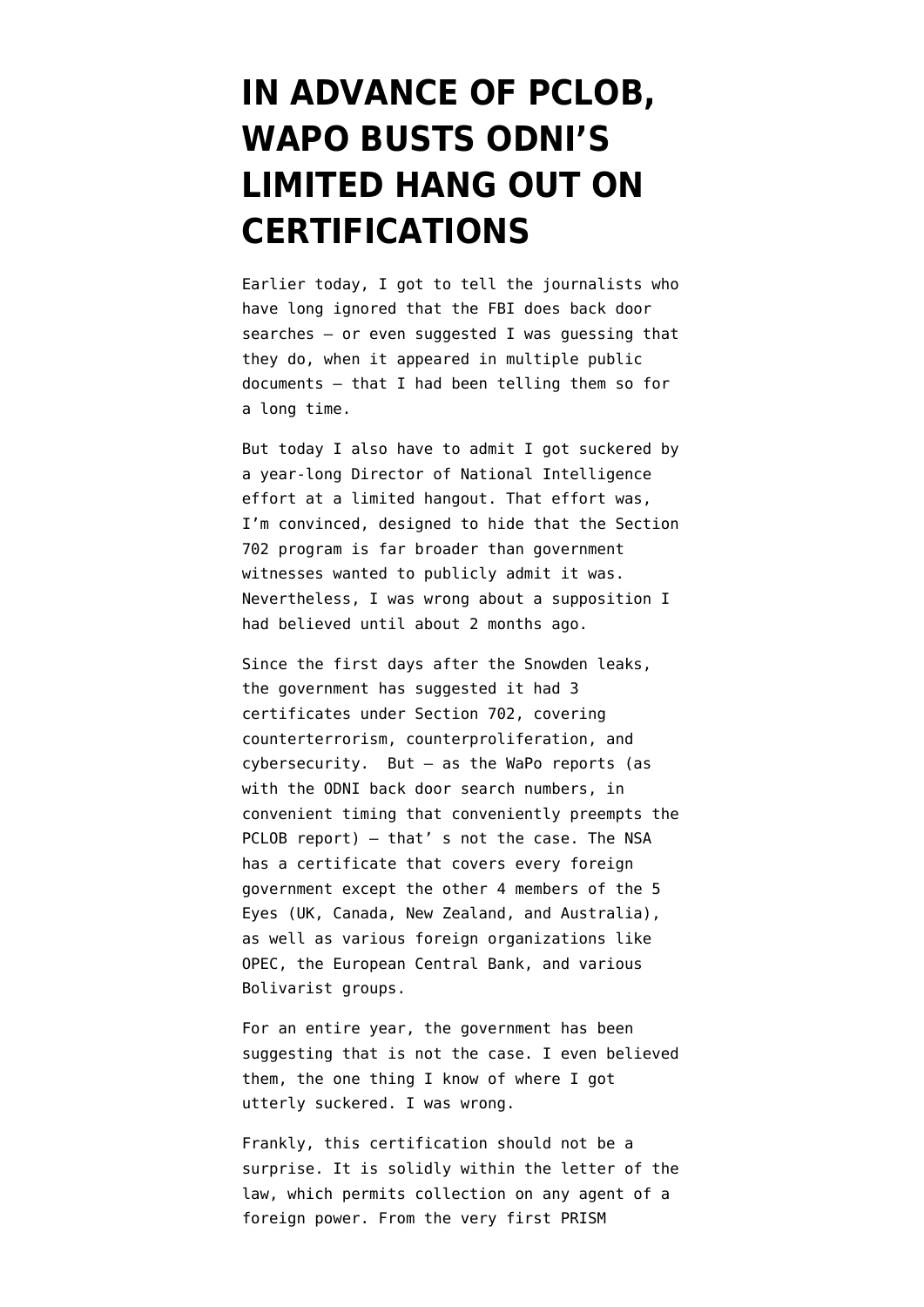revelations, which showed collection on Venezuela, it was clear NSA collected broadly, including on Bolivarist governments and energy organizations.

But consistently over the last year, the NSA has suggested it only had certifications for CT, CP, and cyber.

On June 8 of last year, for example, ODNI [listed](http://www.dni.gov/files/documents/Facts%20on%20the%20Collection%20of%20Intelligence%20Pursuant%20to%20Section%20702.pdf) 3 Section 702 successes.

- Communications collected under Section 702 have provided the Intelligence Community insight into terrorist networks and plans. For example, the Intelligence Community acquired information on a terrorist organization's strategic planning efforts.
- Communications collected under Section 702 have yielded intelligence regarding proliferation networks and have directly and significantly contributed to successful operations to impede the proliferation of weapons of mass destruction and related technologies.
- Communications collected under Section 702 have provided significant and unique intelligence regarding potential cyber threats to the United States including specific potential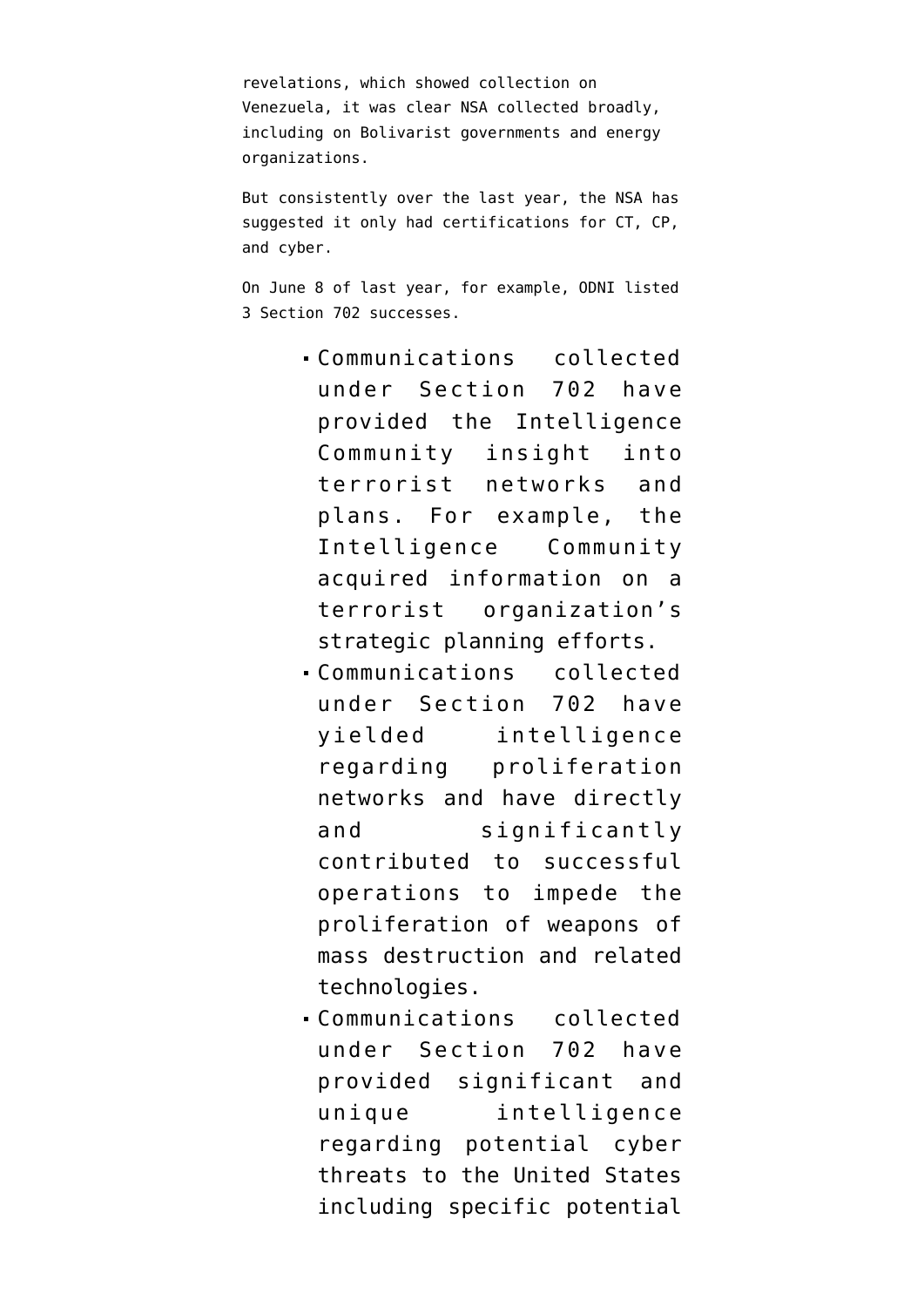computer network attacks. This insight has led to successful efforts to mitigate these threats

The October 3, 2011 John Bates opinion, released in October, made it clear there were just 3 certificates at that point.

, which was filed on April 20, 2011; (2) the "Government's Ex Parte Submission of Reauthorization Certification and Related Procedures, Ex Parte Submission of Amended Certifications, and Request for an Order Approving Such Certification and Amended Certifications" for DNI/AG 702(g) Certifications which was filed on April 22, 2011; and (3) the "Government's Ex Parte Submission of Reauthorization Certification and Related Procedures, Ex Parte Submission of Amended Certifications, and Request for an Order Approving Such Certification and Amended Certifications" for DNI/AG  $2011.<sup>1</sup>$ 

(Though note the Semiannual Compliance Review released last year [looked to be consistent](http://www.emptywheel.net/2014/02/11/is-there-a-702-certificate-for-transnational-crime-organizations/) with at least one more certificate.)

The [President's Review Group](http://www.whitehouse.gov/sites/default/files/docs/2013-12-12_rg_final_report.pdf) emphasized the categorical nature of certificates, and in its second discussion thereof named those same three categories.

> [S]ection 702 authorized the FISC to approve annual certifications submitted by the Attorney General and the Director of National Intelligence (DNI) that identify certain categories of foreign intelligence targets whose communications may be collected, subject to FISC-approved targeting and minimization procedures. The categories of targets specified by these certifications typically consist of, for example, international terrorists and individuals involved in the proliferation of weapons of mass destruction.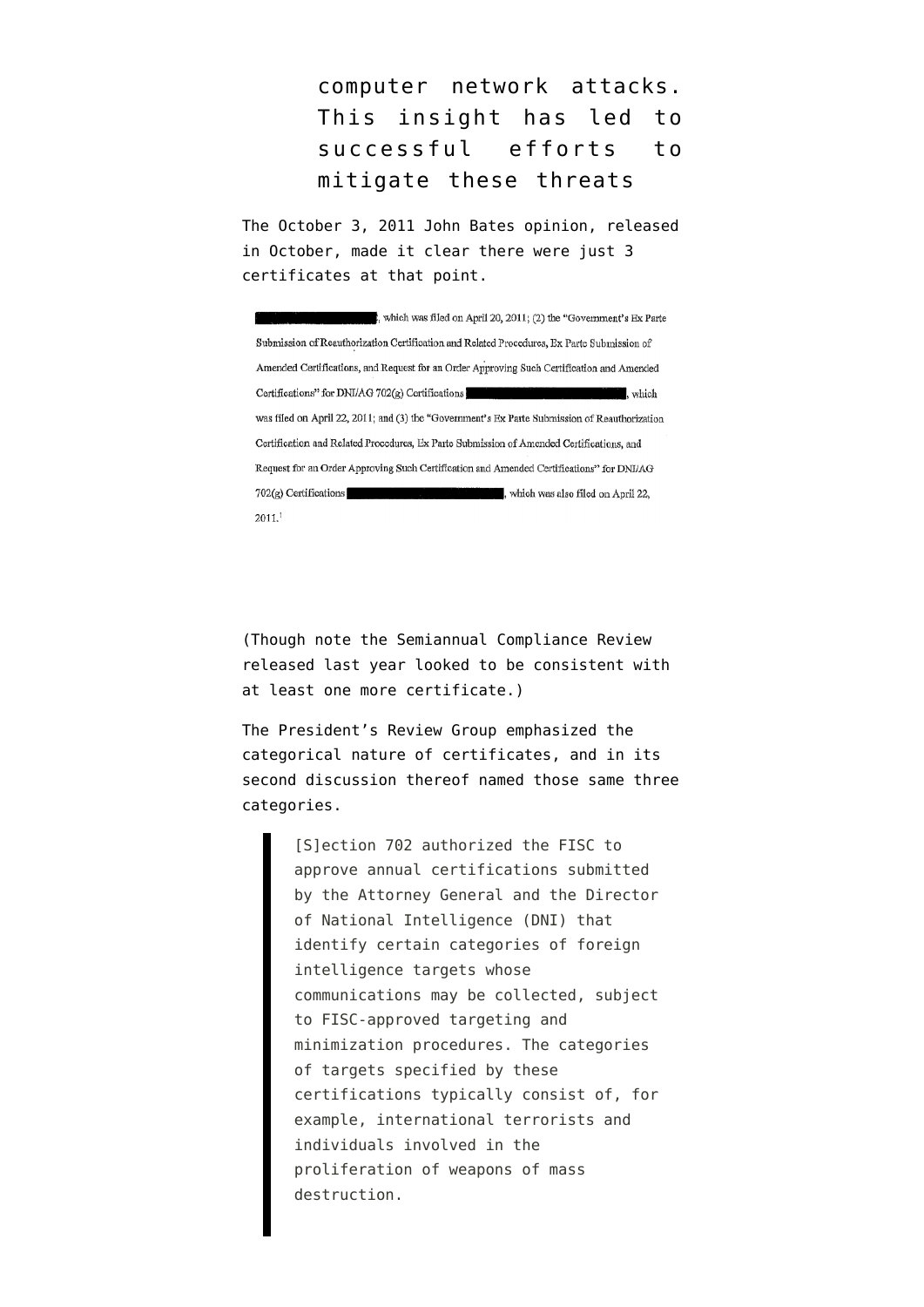## [snip]

Section 702 requires that NSA's certifications attest that a "significant purpose" of any acquisition is to obtain foreign intelligence information (i.e. directed at international terrorism, nuclear proliferation, or hostile cyber activities), that it does not intentionally target a United States person, that it does not intentionally target any person known at the time of acquisition to be in the United States, that it does not target any person outside the United States for the purpose of targeting a person inside the United States, and that it meets the requirements of the Fourth Amendment.

And in March testimony before PCLOB, NSA General Counsel Raj De [suggested](http://www.pclob.gov/Library/Meetings-Events/2014-March-19-Public-Hearing/19-March-2014_Public_Hearing_Transcript.pdf) those same three topics.

> But beyond that there has to be a valid foreign intelligence reason within the ambit of one of those certifications that the FISC approves annually. Those are certifications on things like counterterrorism, encountering WMDs, for example, weapons of mass destruction.

Most recently, former DOJ official Carrie Cordero — who has been involved in this whole certification process — [claimed](http://www.cato-unbound.org/2014/06/13/carrie-f-cordero/fear-vs-facts-exploring-rules-nsa-operates-under) in the CATO debate we've been engaged in "they are not so broad that they cover any and everything that might be foreign intelligence information."

And yet, there's a foreign intelligence certificate that covers any and everything that might be foreign intelligence information, a certificate that destroys the whole point of having certificates (though if there's a cyber one, I suspect it has its own problems, in that it permits domestic collection).